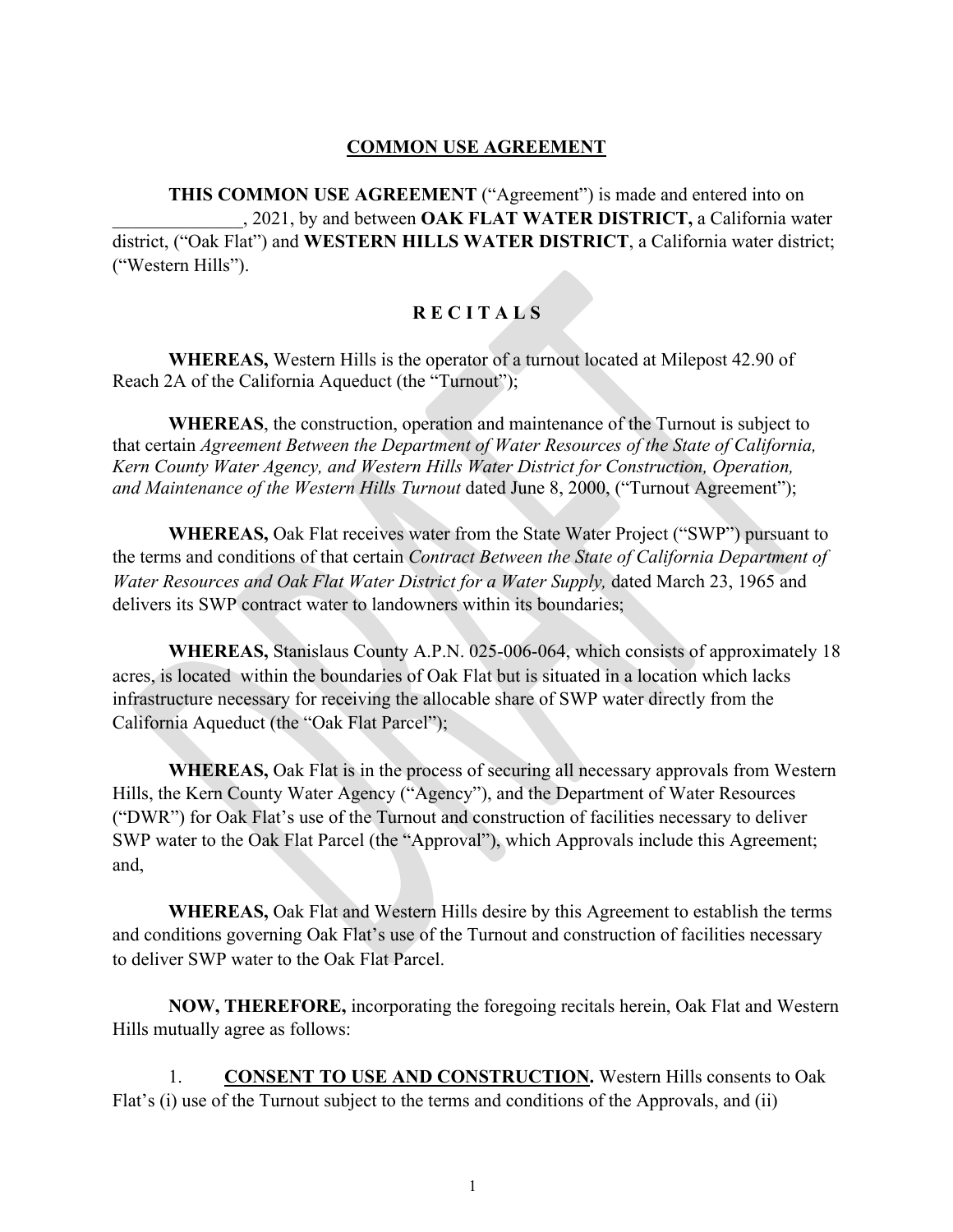construction, reconstruction, maintenance and use of facilities connecting Oak Flat's water distribution system to Western Hills' facilities as necessary to enable Oak Flat to deliver up to seventy (70) acre feet per year of SWP water to the Oak Flat Parcel (the "Connection"). The Turnout and the portions of Western Hills facilities and property affected by Oak Flat's activities authorized in this Agreement shall be referred to herein as the "Area of Common Use". The rights granted herein shall include such reasonable rights of ingress and egress as are necessary for Oak Flat to access the Area of Common Use.

**2. CONSTRUCTION**. Oak Flat shall construct and maintain the Connection in good operating condition at its sole cost and expense. All plans for the construction of the Connection within the Area of Common Use shall be reviewed and approved in writing by Wester Hills prior to commencement of construction, such approval not to be unreasonably withheld, conditioned or delayed.

**3. TITLE**. Each party to this Agreement shall have and reserve all their rights, as they were prior to entering into this Agreement, for the purposes for which they acquired and have been put to use, without need for further permit or permission from the other party.

**4. NOTICE OF WORK**. Except with regard to emergency work or repair, Oak Flat shall provide Western Hills written notice of not less than forty-eight (48) hours in advance of any work that Oak Flat intends to perform within the Area of Common Use.

**5. NON-INTERFERENCE.** Oak Flat agrees it shall exercise its rights under this Agreement (i) in a manner that all times avoids interfering with Western Hills' use of and access to the Area of Common Use, and (ii) in a manner that will not interfere with any contract or regulatory or other approval or permit of Western Hills, including without limitation Western Hills' drinking water permit.

**6. ENFORCEABILITY.** The failure of any party to enforce against the other any provision of this Agreement shall not constitute a waiver of that party's right to enforce such a provision at a later time.

**7. MERGER AND MODIFICATION.** This Agreement, together with the Approvals, sets forth the entire agreement between the parties with regard to the subject matter hereof and supersedes all other oral or written representations. This Agreement may be modified only through writing approved and signed by both parties hereto.

**8. TERM.** The term of this Agreement shall commence on the date hereinabove set forth and shall terminate upon Oak Flat giving notice to Western Hills of abandonment of its utilization of the Common Use Area for the purposes herein contemplated.

**9. TERMINATION.** Upon termination of this Agreement arising from Oak Flat's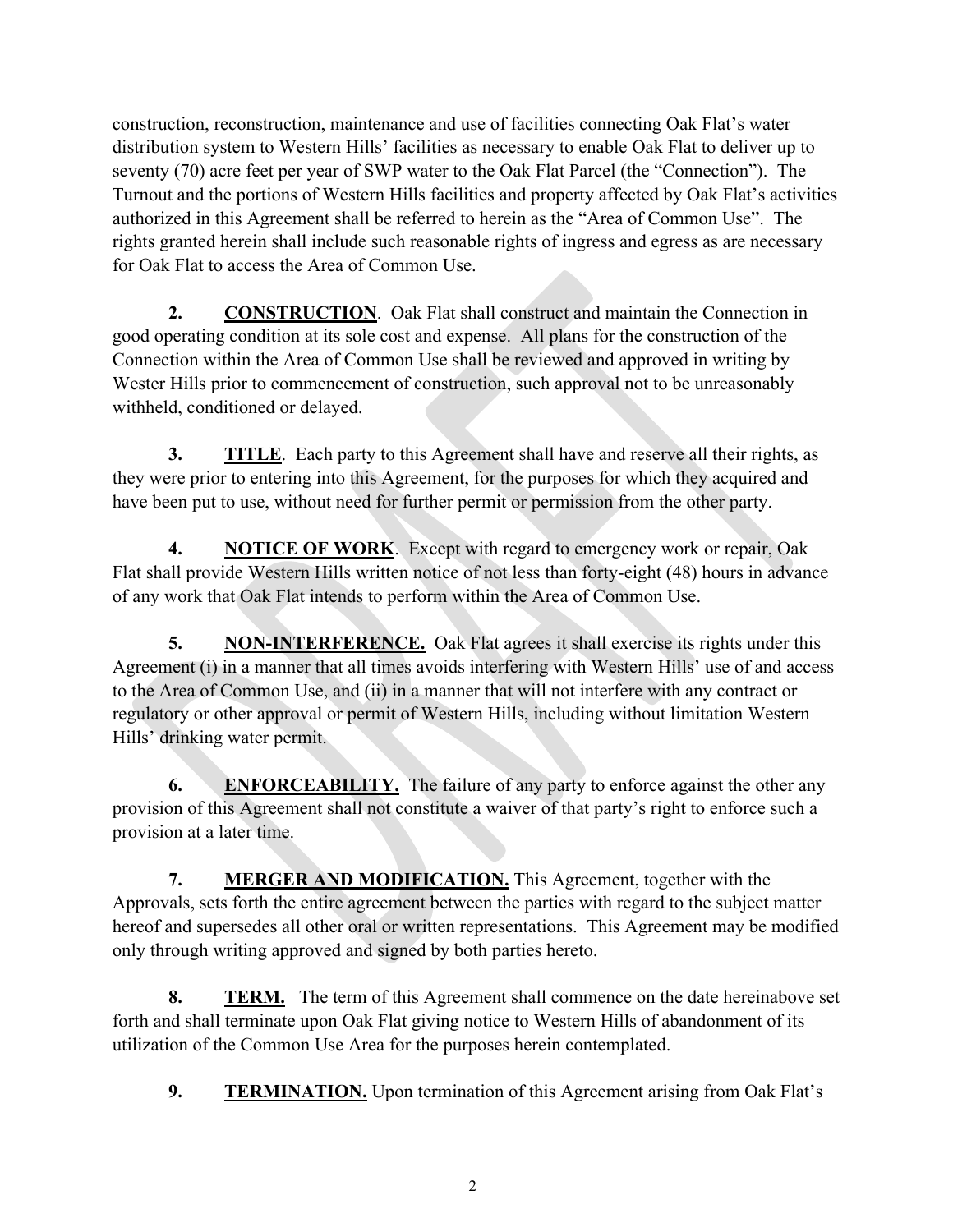abandonment of facilities, Oak Flat shall remove all its facilities from the Common Use Area and restore the Common Use Area as nearly as reasonably possible to the condition the Common Use Area would have been in absent this Agreement. Oak Flat shall assume all costs associated with the removal of its facilities and restoration of the premises.

**10. INDEMNITY.** Oak Flat agrees to defend, indemnify and hold harmless Western Hills, its respective officers, agents and employees and each of them, from any injury, damage, loss, liability, claim or cause of action, including, but not limited to, inverse condemnation, property damage, personal injury, or death (the "Losses") to the extent caused by Oak Flat, its officers, agents, and employees in the exercise of Oak Flat's rights under this Agreement. No right of indemnification provided for in this Section 10 shall be available to the extent the Losses are solely caused by Western Hills..

**11. EXECUTION.** This Agreement is effective upon execution. It is the product of negotiation and both parties hereto are equally responsible for authorship of this Agreement. Section 1654 of the California Civil Code shall not apply to the interpretation of this Agreement.

**12. NOTICES.** All notices relative to this Agreement shall be given in writing and shall be personally served or sent by certified or registered mail and be effective upon actual personal service or depositing in the United States mail. The parties shall be addressed as follows, or at any other address designated by notice:

| <b>WESTERN HILLS:</b> | <b>WESTERN HILLS WATER DISTRICT</b> |
|-----------------------|-------------------------------------|
|                       | <b>Ron Demmers</b>                  |
|                       | 9521 Morton Davis Drive             |
|                       | Patterson, CA 95363                 |
| <b>OAK FLAT:</b>      | <b>OAK FLAT WATER DISTRICT</b>      |
|                       | <b>Attn: Anthea Hansen</b>          |
|                       | P.O. Box 1596                       |
|                       | Patterson, CA 95363                 |
|                       |                                     |

**13. GOVERNING LAW**. The laws of the State of California shall govern the validity of this Agreement, its interpretation and performance. Any litigation arising in any way from this Agreement shall be brought in Stanislaus County, California.

**14. ASSIGNMENT.** This Agreement shall not be assigned by either party without prior written consent of the other party.

**15. BINDING EFFECT.** The rights and obligations of this Agreement shall inure to the benefit of, and be binding upon, the parties hereto and their heirs, administrators, executors, personal representative, successors and assigns.